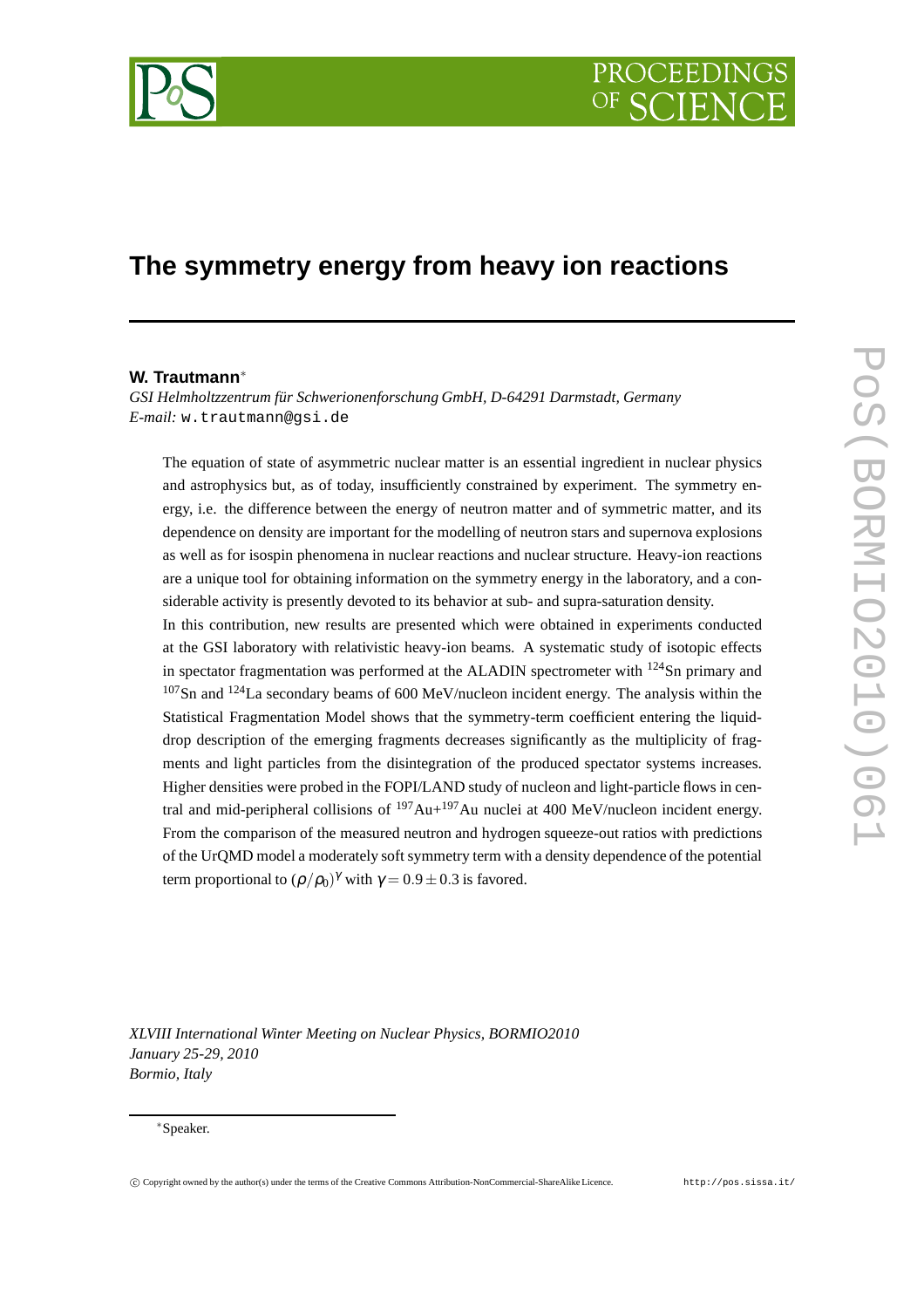### **1. Introduction**

The symmetry energy is quite familiar from the Bethe-Weizsäcker semi-empirical mass formula. The negative contribution  $B_{sym} = -23.7 \text{ MeV} \cdot (N - Z)^2/A$  to the binding energy is responsible for the parabolic increase of the masses at either side of the valley of stability. Its competition with the Coulomb term determines the neutron richness of heavy nuclei and, e.g., a reduced symmetry term would allow much heavier nuclei to exist. This last point, in fact, represents already one of the many connections of the symmetry energy with astrophysical phenomena [1].

More elaborate mass formulae distinguish between volume and surface contributions to the symmetry energy, reflecting the reduction of symmetry effects at lower densities [2, 3]. If this is investigated with the Fermi-gas model by expanding the expression for the nucleon kinetic energies in powers of  $(N - Z)$ , the symmetry energy is found to increase in proportion to  $\rho^{2/3}$ , with  $\rho$  representing the nuclear density. However, the coefficient in the obtained expression  $B_{sym}$  = −*e<sup>F</sup>* /3 ·(*N* −*Z*) <sup>2</sup>/*A* is only about 10 MeV (*e<sup>F</sup>* is the Fermi energy). The kinetic part thus amounts to only about 1/3 of the observed effect. The remaining 2/3 are contributed by the nuclear interactions.

Regarding the equation of state of nuclear matter, the dependence of the energy per nucleon *E<sub>A</sub>* on the density  $\rho$  and asymmetry  $\delta = (\rho_n - \rho_p)/\rho$  (with the neutron and proton densities  $\rho_n$  and  $(\rho_p)$  is usually expressed as  $E_A = E_A(\rho, \delta = 0) + E_{sym}(\rho) \cdot \delta^2$ . The quadratic approximation has been shown to be quite realistic and higher order terms are found to be small [4, 5]. At saturation,  $E_{sym}(\rho = \rho_0)$  is of typically 30 MeV, corresponding to the volume-symmetry coefficient in mass formulae (e.g., 28.1 MeV in that of Myers and Swiatecki [2]). When discussing the density dependence, two regimes have to be distinguished. At densities lower than the saturation density and at temperatures below the critical temperature of about 18 MeV, nuclear matter is in the mechanically unstable region of the nuclear liquid-gas phase transition, and the formation of fragments has to be taken into account. Even at the very low densities appearing in the envelopes of super nova explosions, clustering is important and the symmetry energy remains at a finite value [6]. Microscopic models, without the effect of clustering, are rather consistent in their predictions for the symmetry energy below saturation with a density dependence of about  $\rho^{2/3}$  [7]. Very different predictions are obtained at supra-saturation densities, ranging from the asy-soft behavior of the Gogny force to asy-stiff density dependences of up to  $\rho^2$ . A useful quantity to distinguish these cases is the parameter  $L = 3\rho_0 \cdot dE_{sym}/d\rho|_{\rho_0}$  which is proportional to the slope of the symmetry term at the saturation point.  $L \approx 20$  MeV characterizes a soft and  $L \approx 100$  MeV a stiff density dependence.

On the experimental side, considerable progress has been made with experiments testing the strength of the symmetry term at densities near or below saturation. This includes isospin diffusion and neutron/proton yield ratios [8] as well as the isospin dependence of the isoscalar giant monopole resonance [9] or the strength of the pygmy resonance in neutron rich nuclei [10]. Quite consistent results of  $\gamma \approx 0.7$  corresponding to  $L = 40 - 70$  MeV have been reported [8]. In the statistical analysis of multi-fragmentation reactions, the symmetry term in the mass formula used for the fragment description is tested. Since the fragments are not isolated but rather emerging from the hot environment of the collision zone their properties may be modified (Section 2). One of the motivations of these studies is the overlap of the freeze-out conditions with those encountered in supernova scenarios, permitting the study of stellar processes in the laboratory [1].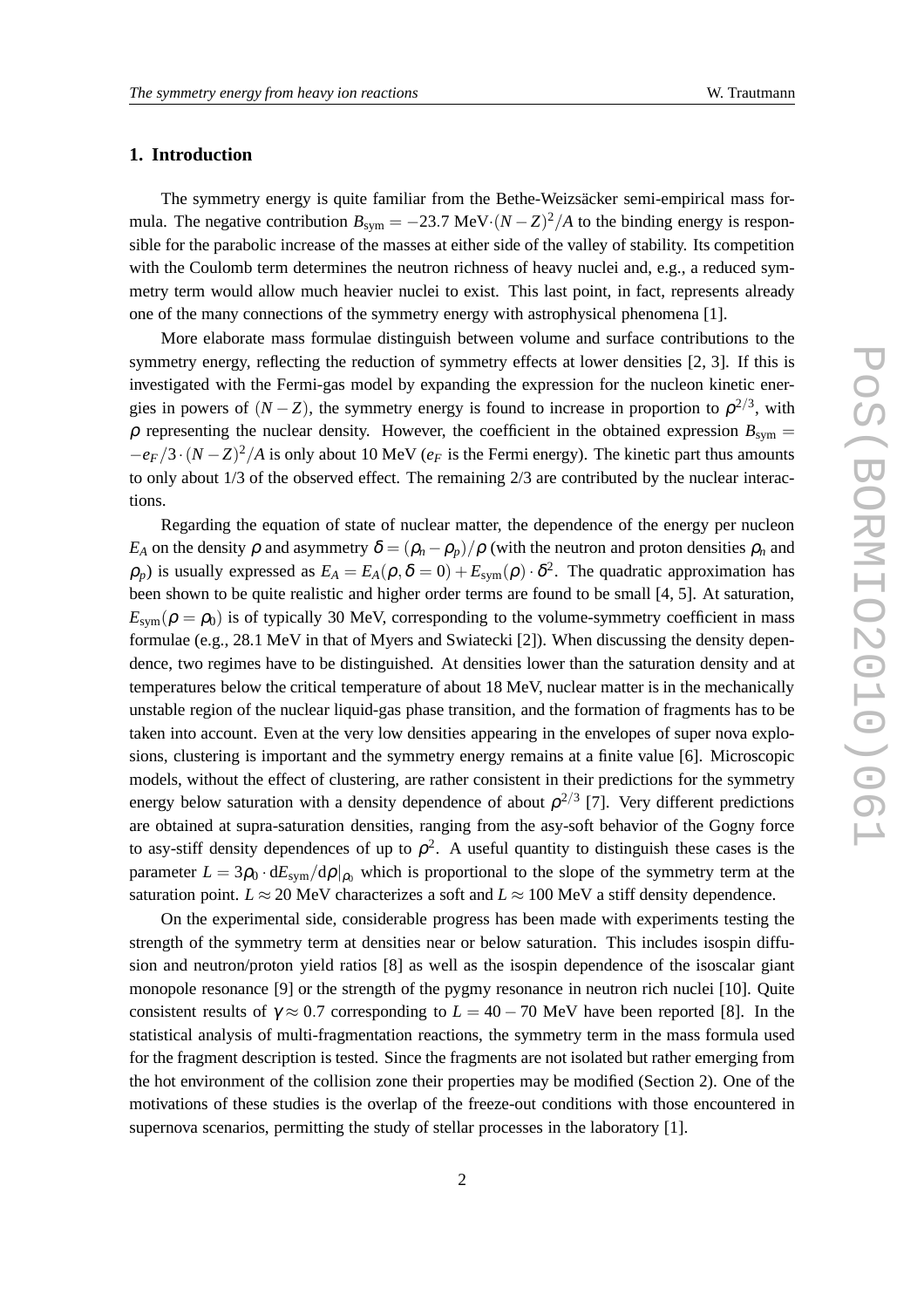To probe supra-saturation densities, central collisions of heavy ions at sufficiently high energies are required. Collective flow observables and production ratios of produced mesons have been proposed as probes for the early dense reaction phases [11, 12]. The investigation of particle ratios at energies close to threshold has so far not led to conclusive results. The ratios of  $K^+/K^0$  turned out to be less sensitive to the symmetry energy in actual collisions than predicted for equilibrium conditions [13]. Variations of up to 20% between the soft and stiff cases are expected for  $\pi^{-}/\pi^{+}$ ratios. However, the competition of mean-field and collision effects is, apparently, very delicate. Different predictions leading to opposite conclusions have been obtained from the comparison of the FOPI data for  $197\text{Au} + 197\text{Au}$  collisions at 400 MeV/nucleon [14] with different models [15, 16]. The study of flow effects has only started and first results will be shown in Section 3.

#### **2. Isotopic effects in projectile fragmentation**

Isotopic effects in projectile multi-fragmentation at relativistic energies were studied with experiment S254 of the ALADIN collaboration, conducted in 2003 at the SIS heavy-ion synchrotron [17]. Besides stable <sup>124</sup>Sn beams, neutron-poor secondary <sup>107</sup>Sn and <sup>124</sup>La beams provided by the FRS fragment separator, all with 600 MeV/nucleon incident energy, were used in order to explore a wide range of isotopic compositions.



**Figure 1:** Symmetry term coefficient γ as expected from the changing fragment-mass distributions using surface and volume symmetry-term coefficients from Refs. [2, 3, 21] (open circles, triangles, and squares, respectively) in comparison with the coefficient  $\gamma$  for hot fragments obtained from the isoscaling analysis with the Statistical Multifragmentation Model (dots).

The comparison of the measured fragment yields from neutron-rich and neutron-poor systems shows that isoscaling is observed [18]. The isoscaling parameter  $\alpha$  is found to decrease rapidly as the violence of the collision increases and larger numbers of fragments and light particles are produced, confirming earlier results for the fragmentation of target spectators in reactions of  $^{12}$ C on <sup>112</sup>,124Sn at 300 and 600 MeV/nucleon [19]. The analysis of the data with the Statistical Multifragmentation Model [20] was performed with ensemble calculations adapted to the participantspectator scenario at relativistic energies. An ensemble of excited systems with varying excitation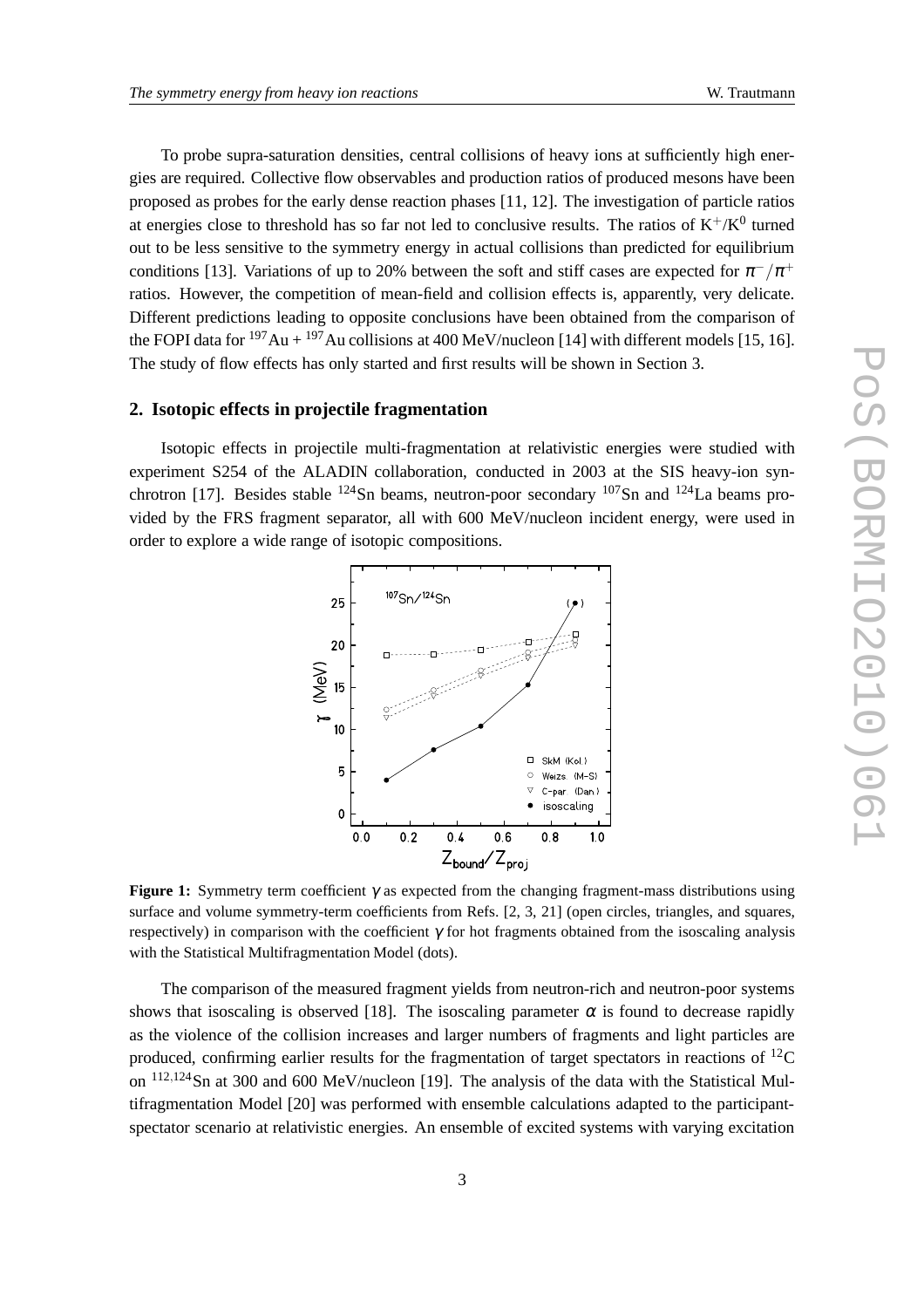energy and mass was chosen so as to best reproduce the charge spectra and correlations observed for the fragment production.

The symmetry-term coefficient  $\gamma$  for hot fragments resulting from the isoscaling analysis for the  $107,124$ Sn pair of reactions is shown in Fig. 1 as a function of  $Z_{\text{bound}}/Z_{\text{proj}}$ . The sorting variable  $Z_{bound} = \sum Z_i$  with  $Z_i \geq 2$  represents approximately the charge of the spectator system and is inversely correlated with the transferred excitation energy. For comparison, several predictions are shown in the figure which contain the effect of the surface-symmetry term as it is used in mass formulae fitted to ground-state masses [2, 21] or to the energies of isobaric analog states [3]. For the five bins in  $Z_{bound}$ , the experimental  $Z$  distributions were converted to mass distributions, using the projectile  $N/Z$ , and the effective symmetry energy averaged over the set of partitions was calculated. The smaller fragments produced at higher excitations cause the effective mean symmetry term to decrease with decreasing  $Z_{bound}$  but at a slower rate than that resulting from the isoscaling analysis of the measured isotope yield ratios.

## **3. Collective flows**

In two experiments at GSI combining the LAND and FOPI (Phase 1) detectors, both neutron and hydrogen collective flow observables from  $197\text{Au} + 197\text{Au}$  collisions at 400, 600, and 800 MeV/nucleon have been measured [22]. This data set is presently being reanalyzed in order to determine optimum conditions for a dedicated new experiment [23], but also with the aim to produce constraints for the symmetry energy at the high densities probed in central collisions [24]. The results reported here are obtained by comparing with predictions of the UrQMD model which has recently been adapted to heavy ion reactions at intermediate energies [25].



**Figure 2:** Ratio of elliptic flow parameters  $v_{2,n}$  for neutrons and  $v_{2,h}$  for hydrogen isotopes (dots) for central  $(b < 7.5$  fm) collisions of <sup>197</sup>Au + <sup>197</sup>Au at 400 MeV/nucleon as a function of the transverse momentum per nucleon  $p_t/A$  in comparison with the UrQMD predictions for  $\gamma = 1.5$  (a-stiff) and  $\gamma = 0.5$  (a-soft) represented by the dashed lines.

The UrQMD predictions were calculated for two values of the power-law exponent describing the density dependence of the potential part of the symmetry energy,  $\gamma = 1.5$  (asy-stiff) and  $\gamma = 0.5$ (asy-soft) and filtered with the acceptance of the FOPI/LAND experiment. For the quantitative evaluation, the ratio of neutron-over-hydrogen elliptic flows is proposed as an observable which